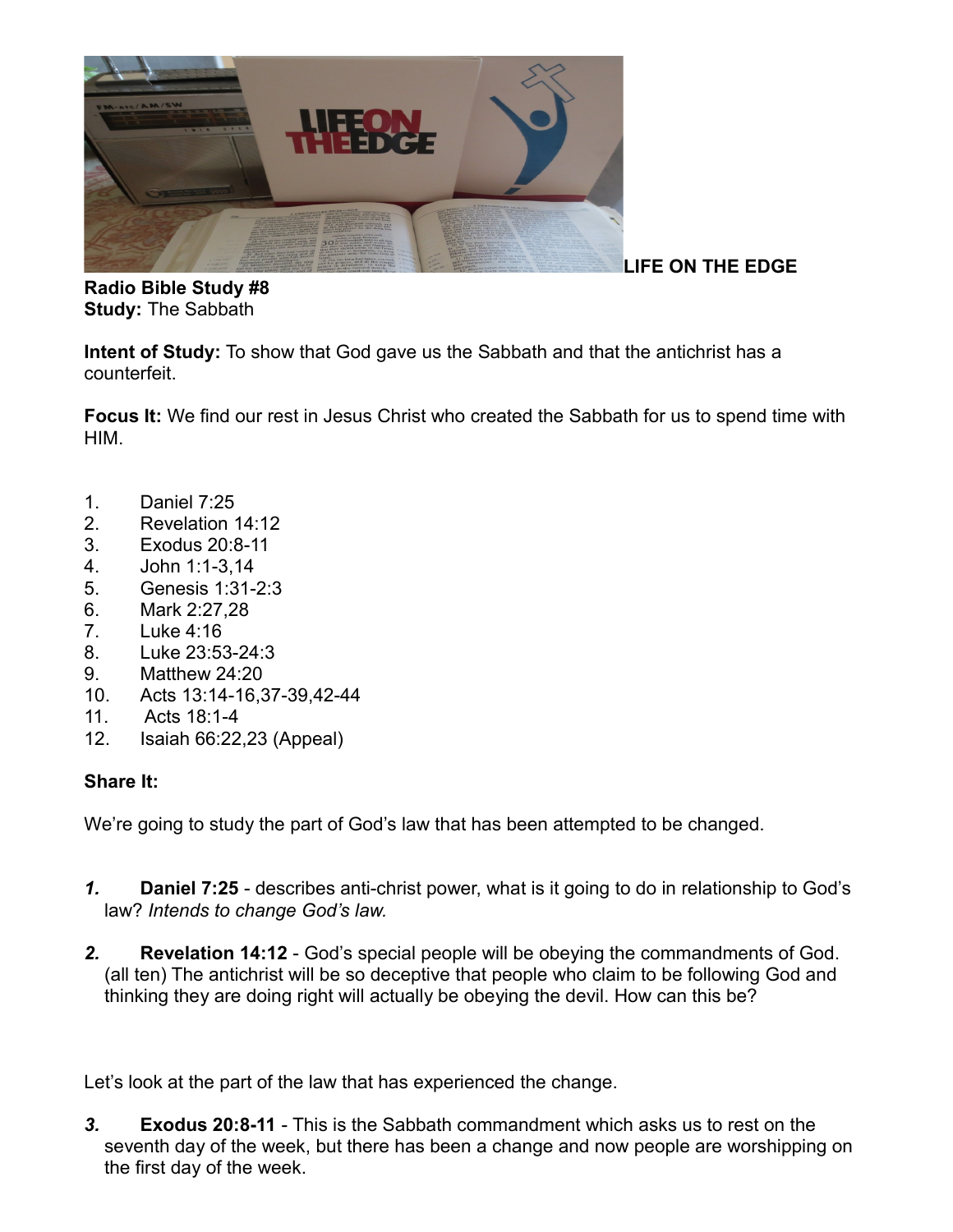Who made the Sabbath?

- *4.* **John 1:1-3,14** Jesus is the Word that was with God, who is equal with God, He was the active agent in creation. Who was the God that said to keep the Sabbath? *Jesus.* Christ created the Sabbath in the beginning and Christ gave the Sabbath commandment on Mt Sinai. (1 Corinthians 10:1-5,9 ; Colossians 1:15,16 God made all things. Let's look at the first created Sabbath
- *5.* **Genesis 1:31-2:3** God rested on the seventh day and blessed it.

A lot of people think that God is saying to just pick one day to worship Him on, work six days and rest one. But that is flawed thinking, God rested on a particular day, this is a unique day because it is sealed with God's holiness.

What was the Sabbath made for?

*6.* **Mark 2:27,28** - What day was man made on? *The sixth day.*

What day was the Sabbath made? *The seventh day.*

God made the Sabbath for mankind, does not say that the Sabbath was made for the Jews. The Sabbath is to be a blessing to humanity, not humanity to be a blessing for the Sabbath.

(John 5:1, 6:4, 7:2 - feasts made for the Jews, but the Sabbath was for man)

How did Jesus relate to the Sabbath while He was on earth?

*7.* **Luke 4:16** - went to the synagogue to read on the Sabbath day. Jesus kept the Sabbath in His life.

How do we know that Jesus taught and believed that the Sabbath was on Saturday?

*8.* **Luke 23:53-24:3** - Jesus died on preparation day, good Friday = Friday, rested on Sabbath and was raised on the first day of the week, Easter Sunday = Sunday. Jesus kept the Sabbath in His death.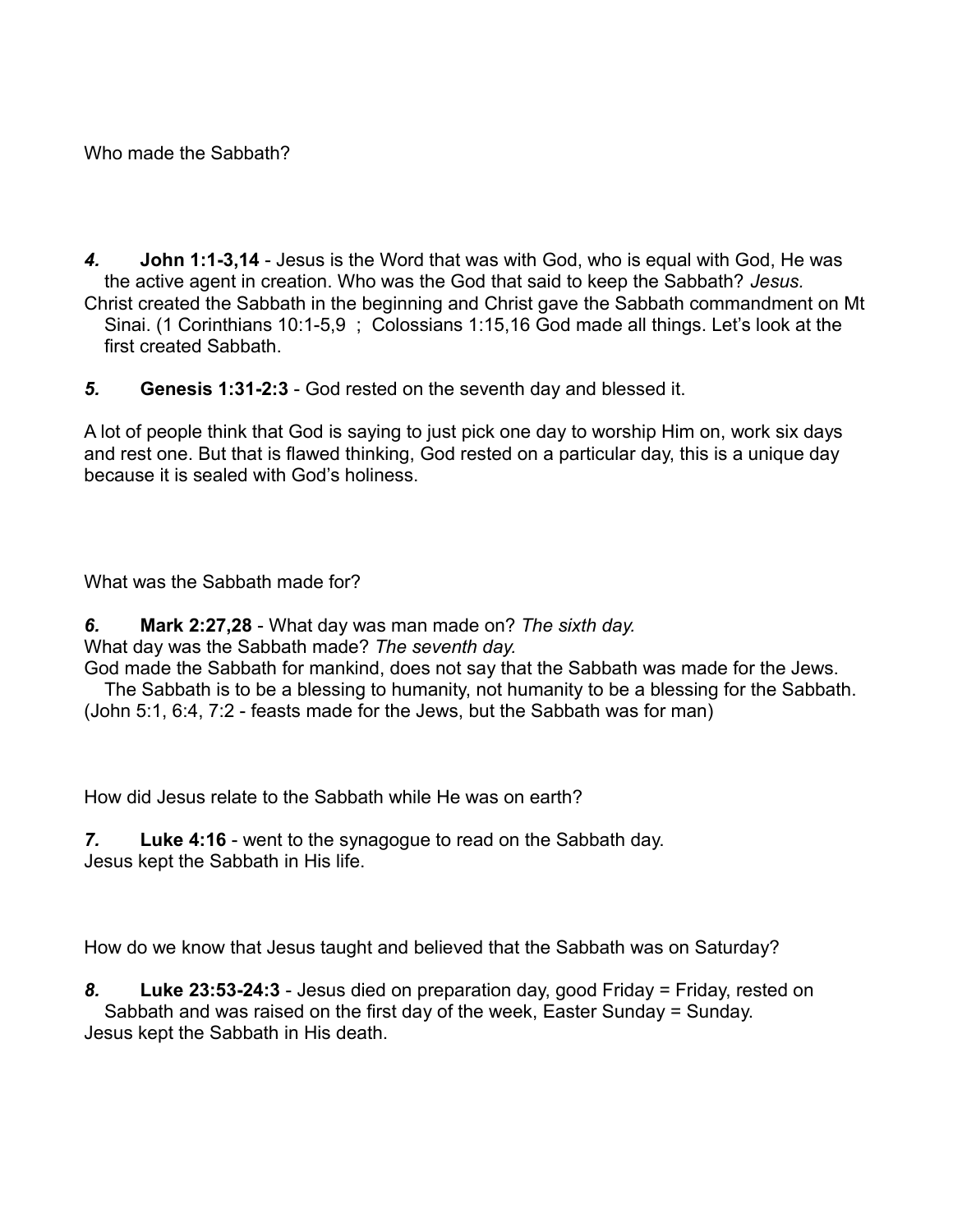We've learned Christ created the Sabbath in Eden, commanded the Sabbath on Sinai, kept the Sabbath in His life, clarified the Sabbath in his death and now we'll find out how Jesus expected his disciples to relate to the Sabbath after His death.

- *9.* **Matthew 24:20** Jesus was talking in 31AD and he said that Jerusalem would be destroyed in 70AD, and for the 39 years in between He tells His disciples to pray that their flight would not be in winter or on the Sabbath. Jesus expected that after His death the winter would continue, so He was expecting that the Sabbath would continue after His death.
- *10.* **Acts 13:14-16,37-39,42-44** Paul comes to church on Sabbath and the leaders ask if he has anything to say, so he preaches. Who begged to hear more preaching? *The gentiles.* Who hears the sermon on the next Sabbath? *Almost the whole city*.
- If the day was changed why wouldn't they have announced that they did not need to wait until the next week, that they could have just come the next day? What was Paul doing the other six days of the week?
- *11.* **Acts 18:1-4** Paul was working six days a week and was preaching to both Jews and Greeks (gentiles) on Sabbath.

Let's read a wonderful promise about the future.

# **Appeal:**

**12. Isaiah 66:22,23** - Sabbath has existed from the beginning and it will exist in the end.

God created the Sabbath in Eden, commanded it on Mount Sinai, kept it in His life, clarified it in His death. Everyone will be keeping the Sabbath in the new Heaven and the new earth. If all of these people in God's history are committing to keeping the Sabbath, what would keep you from keeping it. You choice is to follow Jesus Christ and keeping the day holy that HE blessed, or you can follow the antichrist and his deception of a counterfeit sabbath. Which will you choose?

\*\*Important question to ask: After learned all of this from the Bible, how do you feel about the Sabbath?

Do you see that the Sabbath day is the seventh of the week?

# **Simple Questions with Simple Answers:**

1. Q: Colossians 2:14-17 (See also notes on "Law of God" study)

A: Hebrews 10:1.2 One sacrifice isn't good enough.

In Colossians God blotted out the "handwriting" = ceremonial law, nailed it to the cross and then He beat the devil. In that ceremonial law there was a certificate of debt which was wiped away.

In Colossians 2:16 there are none of the regular linguistic markers present that indicate that it is the 7th-day Sabbath or a week = it is a unique usage of the word Sabbath.

All verses in the OT that talk about feasts, new moons, Sabbaths are four-part series with descending frequency, Colossians is a three-apart series with ascending frequency. There is only one three-part series in the OT Hosea 2:11